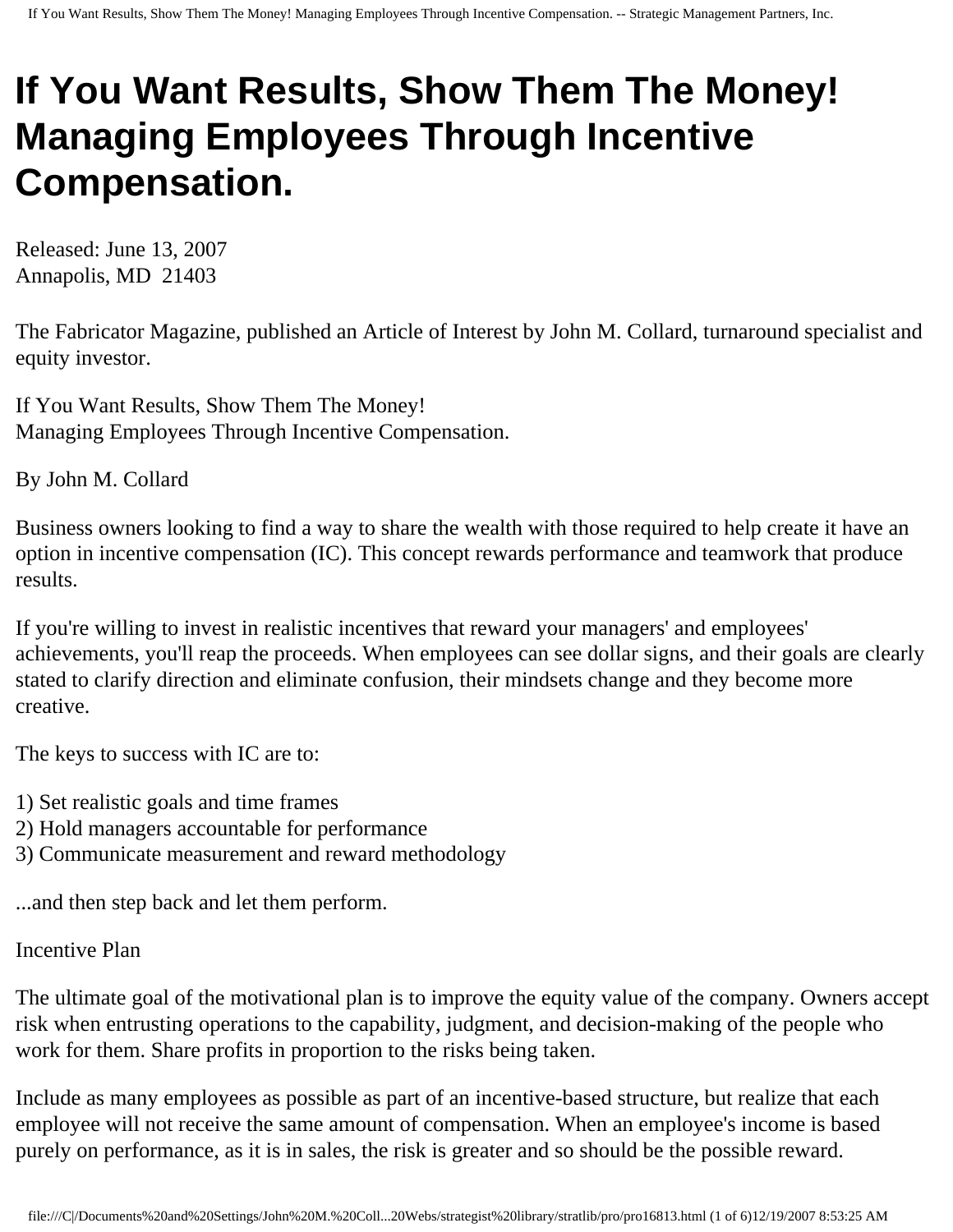Employees working under an agreement or union contract governing work behavior and performance will receive a smaller bonus by comparison for achieving their goals. If they want the rewards, they need to share the risk.

Develop an incentive pool based on the amount of gross margin and distribute bonuses based on a weighted average to the team. When the company does well, gross margin improves, thereby increasing the size of the bonus pool, and IC is greater. Tie the incentive at budget to a percentage of salary to help the weighting average calculation.

Pay managers' incentive compensation based 50 percent on what the employees are directly responsible for, 30 percent on how their performance impacts other key departments (for instance, how sales can improve production throughput), and 20 percent on their ability to improve equity value or other elements within their control. The intent is to measure performance and, as important, cooperation among departments and personnel.

Structure a bonus payment scale in accordance with worst, likely, and best scenarios. In the worst case, few bonuses should be paid because goals were not met. In the likely case, pay 40 to 60 percent of the full bonus rate. In the best case, pay maximum bonus rates. The scale is clearly weighted toward higher bonus for greater performance. Communicate progress early and often.

Always be sure to reward positive results when goals are achieved, but never give a full reward when goals have not been accomplished. This type of sliding scale will be looked upon as being fair and will help to motivate people along the way.

## Incentive Payments

Distributions should be made on a year to date (YTD) calculation, paid quarterly. So the company doesn't take all of the risk, pay about two-thirds of the YTD bonus at the end of the first quarter, 75 percent at the end of the second, 85 percent at the end of the third, and the remainder at the end of the year.

For example, let's say that the gross margin was enough in the first quarter that the bonus percentage would yield a \$250 bonus--a quarter of the ultimate \$1,000 yearly bonus. The company owner would pay a first quarter bonus of 67 percent, or \$167.50. If the financial numbers for the six months warrant a \$600.00 bonus, then 75 percent of that -- \$450.00 -- less the \$167.50 already paid, which comes to \$282.50 would be given out to each employee.

The gross margin at nine months suggests an \$850.00 bonus, which at 85 percent comes to \$722.50, less the \$450.00 already paid, which would result in a third-quarter payment of \$272.50. And if the end-ofthe-year numbers call for a \$1,000 bonus, \$277.50 is paid to each employee because \$722.50 has already been paid out. The YTD factor becomes self-correcting, yet allows for slowdown in results without putting the company at risk.

This reserve within the company will prevent early payout for exceptional results without a sufficient catch-up period if these results don't continue. Employees can share in the rewards as they occur rather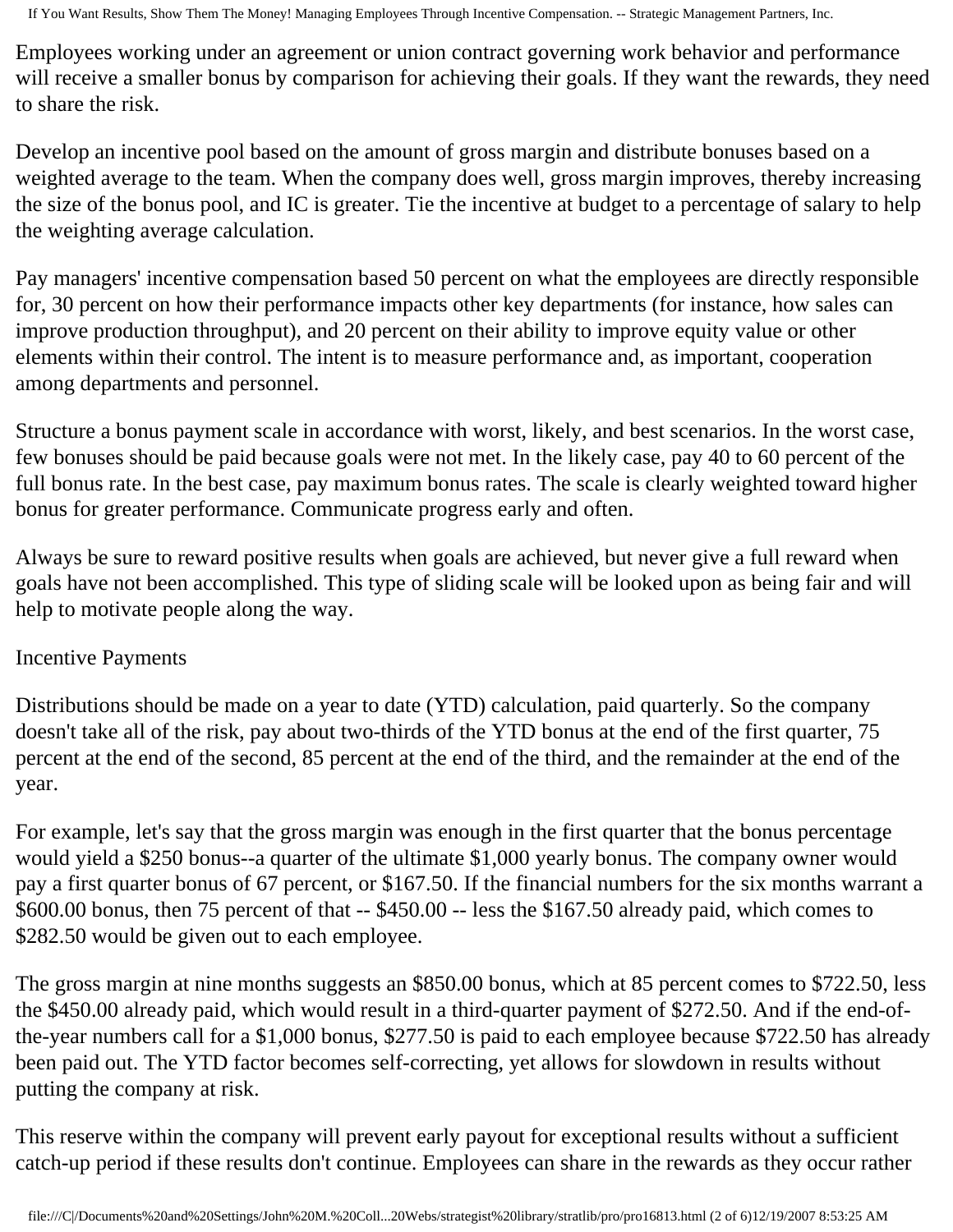than waiting until the end of the year -- an added incentive.

## Plan Specifics

General Management. The general manager must measure the company's real equity value in the same way an investor or potential purchaser would: based on market value of assets, their ability to produce economic value, the ability of the management team to produce cash and profits on a recurring basis, and the ability of the company to produce quality products and maintain customers on a consistent basis.

If all managers make their goals, the general manager will make his or her goals because the equity value will increase. This can encourage general managers to drive volume and throughput well beyond break-even levels and to support their managers to achieve results. For an overview of how the incentive program should be structured for general management and other company departmental areas, see our chart.

Sales. Support the selling process from start to end. If workflow through the plant is level, then overhead as a percentage of sales is reduced, producing greater profits or more competitive rates.

Therefore, it's important to emphasize interdepartmental coordination in your company. Sales can support Production by seeking jobs that fit the plant with flexible delivery schedules if needed. Production can support Sales by over-recovering rates and delivering quality products on time and under budget. Pricing/Estimating can support the whole process by improving the win ratio of jobs bid and by leveling the load to stabilize throughput, thus driving volume.

Put salespeople on a tiered commission structure to reward them for new customers and value-added sales. Pay a higher commission percentage for the first 12 months that a customer is with the company, and then reduce the commission percentage, as the customer becomes a recurring customer. This forces Sales to seek new customers, while allowing customer service to grow the existing customer base; a team effort.

Simultaneously put Customer Service on an incentive schedule on top of salaries to drive revenue growth and retention from existing customers.

Sales must focus on helping the plant's throughput. A focus on flexibility and load leveling will serve to fill part of the valleys in slow periods. They must remember that more sales are likely to be produced during off-peak times, while sales during peak times may not.

Production. The best measure of plant throughput is hours worked versus hours billed, which means comparing the hours for a job on all the timecards to what is invoiced to the customer. The closer these are to a 1-to-1 ratio, the better the productivity, throughput, and profitability. When the production team goes over on one job, they will be compelled to go under on another to balance the over-all ratio for the period.

The whole issue of 1-to-1 accountability will bring to light concerns regarding estimating accuracy, department cost justification, scheduling inequities, flexibility, and the need for volume. It will rebalance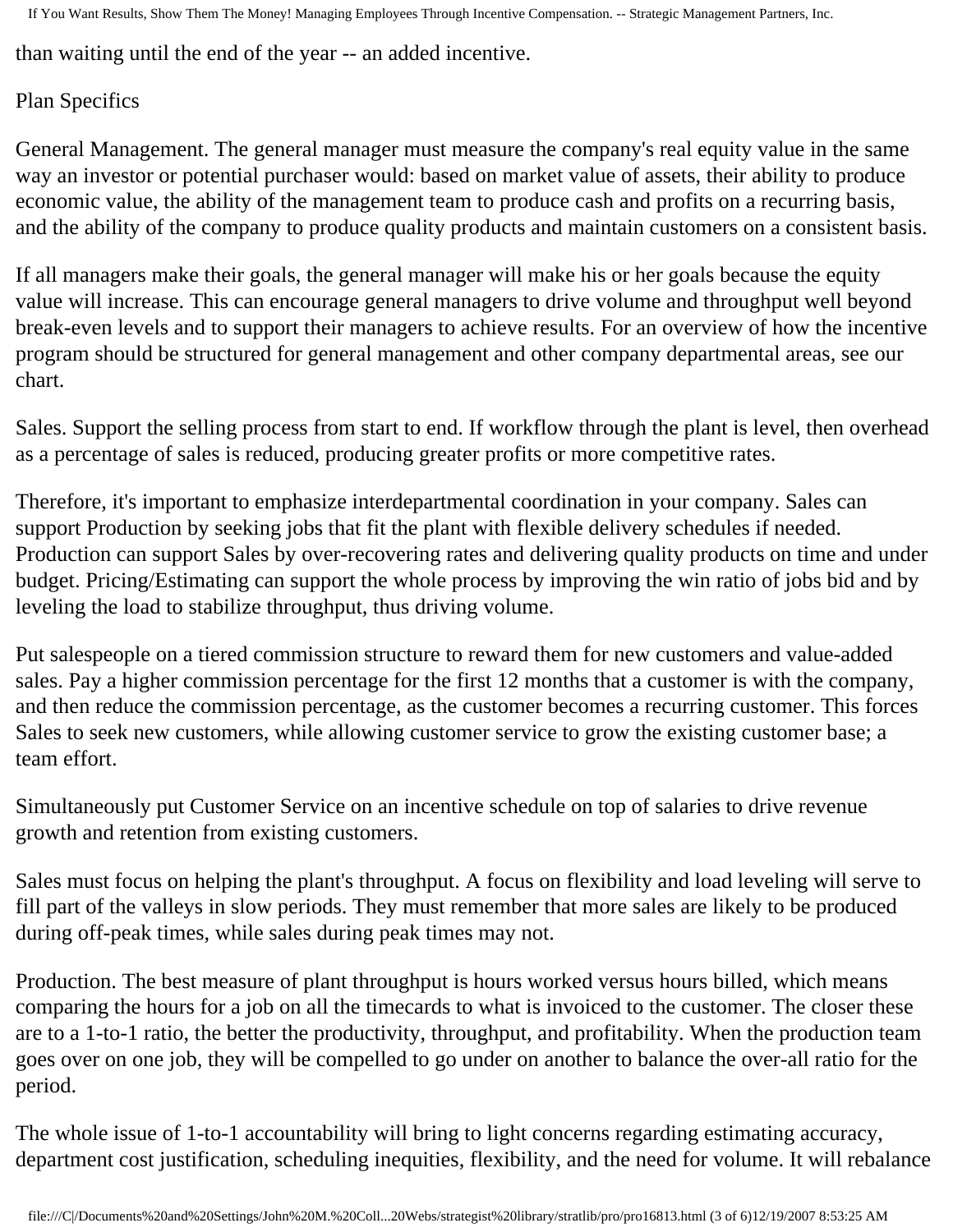the rates and force flexible scheduling to meet throughput demands.

When problems arise, flexibility in delivery time will help avoid just-in-time preparation while driving profitability. The ability to slot another job into production while problems are resolved will maximize yield and eliminate standing around a quiet machine.

When work order hours are out of balance, obtain an adjustment if possible. Customer-approved change orders generate more hours against which to charge time, which can help you get closer to the 1-to-1 ratio. If there is no change order, flag each first occurrence for the Pricing department to factor in -- and don't make the same mistake next time.

The End Result

Incentive-based management is a catalyst toward improving direction and creating value.

Tie incentives to your goals to create focus. Motivate the entire work force, allow creative thinking, and gladly pay the bonus when the results improve the equity value of your company.

When the equity value increases, the higher share price improves the value of the investment for shareholders, and you can pay dividends or reinvest in the growth of your company, which often yields even greater returns.

Table of Incentive Structure

General Manager Focus On: Company Value 50% Bonus on Equity Value Improvement 30% Bonus on Earnings Per Share [EPS] 20% Bonus on Employee Motivation

Sales Focus On: Sales Revenue 50% Bonus on Profitable Revenue Generated 30% Bonus on Consistent/Flexible Work Flow 20% Bonus on EPS/Net Profit

Estimating Focus On: Profitable Work 50% Bonus on New Business Win Ratio 30% Bonus on Consistent/Flexible Work Flow 20% Bonus on EPS/Net Profit

Production/Project Mgt Focus On: Throughput, Project Profit 50% Bonus on Gross/Margin, Resource Utilization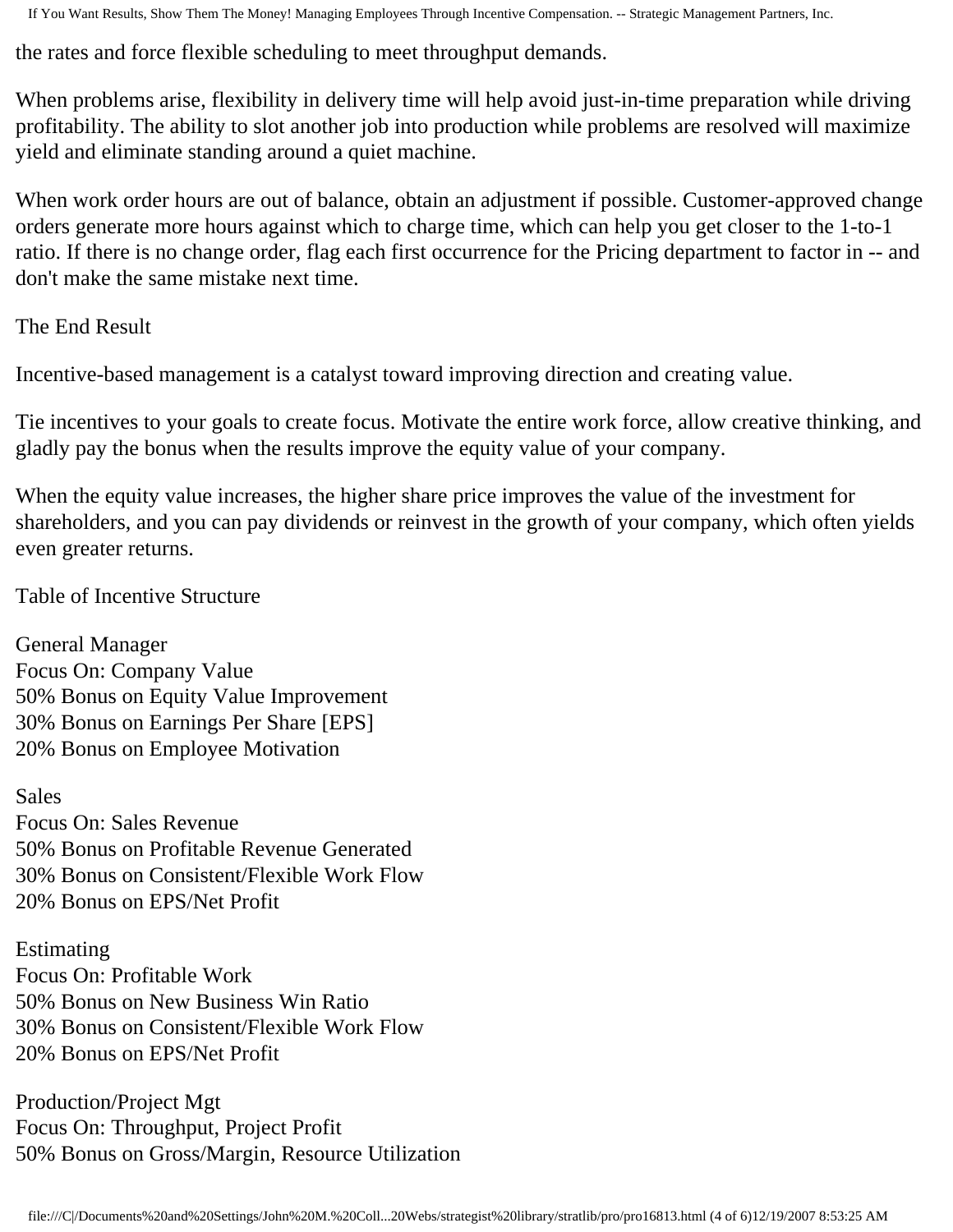30% Bonus on Billing Rate Overrecovery 20% Bonus on EPS/Net Profit

Human Resources Focus On: Employee Relations 50% Bonus on Employee Motivation 30% Bonus on Employee Satisfaction 20% Bonus on Low Rate of Turnover

Finance Focus On: Financial Cash Flow 50% Bonus on Timely, Accurate Information 30% Bonus on Overhead Cost Control 20% Bonus on Cash Availability

[Library: If You Want Results, Show Them The Money! Managing Employees Through Incentive](http://members.aol.com/stratlib3/ibmfab.html) **Compensation** 

About the Author

John M. Collard, is Chairman of Annapolis, Maryland-based Strategic Management Partners, Inc. (410- 263-9100, [www.StrategicMgtPartners.com](http://www.strategicmgtpartners.com/) ), a nationally recognized turnaround management firm specializing in interim executive leadership, asset recovery, and investing in underperforming companies. He is Past Chairman of the Turnaround Management Association, a Certified Turnaround Professional, and brings 35 years senior operating leadership, \$85M asset recovery, 40+ transactions worth \$780M+, and \$80M fund management expertise to run troubled companies, and advise company boards, litigators, institutional and private equity investors.

[www.StrategicMgtPartners.com](http://www.strategicmgtpartners.com/)

John M. Collard (Strategist@aol.com) Chairman Strategic Management Partners, Inc. 522 Horn Point Drive Annapolis, MD 21403 Phone : 410-263-9100 Fax : 410-263-6094

[www.StrategicMgtPartners.com](http://www.strategicmgtpartners.com/)

More Information [Library: If You Want Results, Show Them The Money! Managing Employees](http://members.aol.com/stratlib3/ibmfab.html) [Through Incentive Compensation.](http://members.aol.com/stratlib3/ibmfab.html)